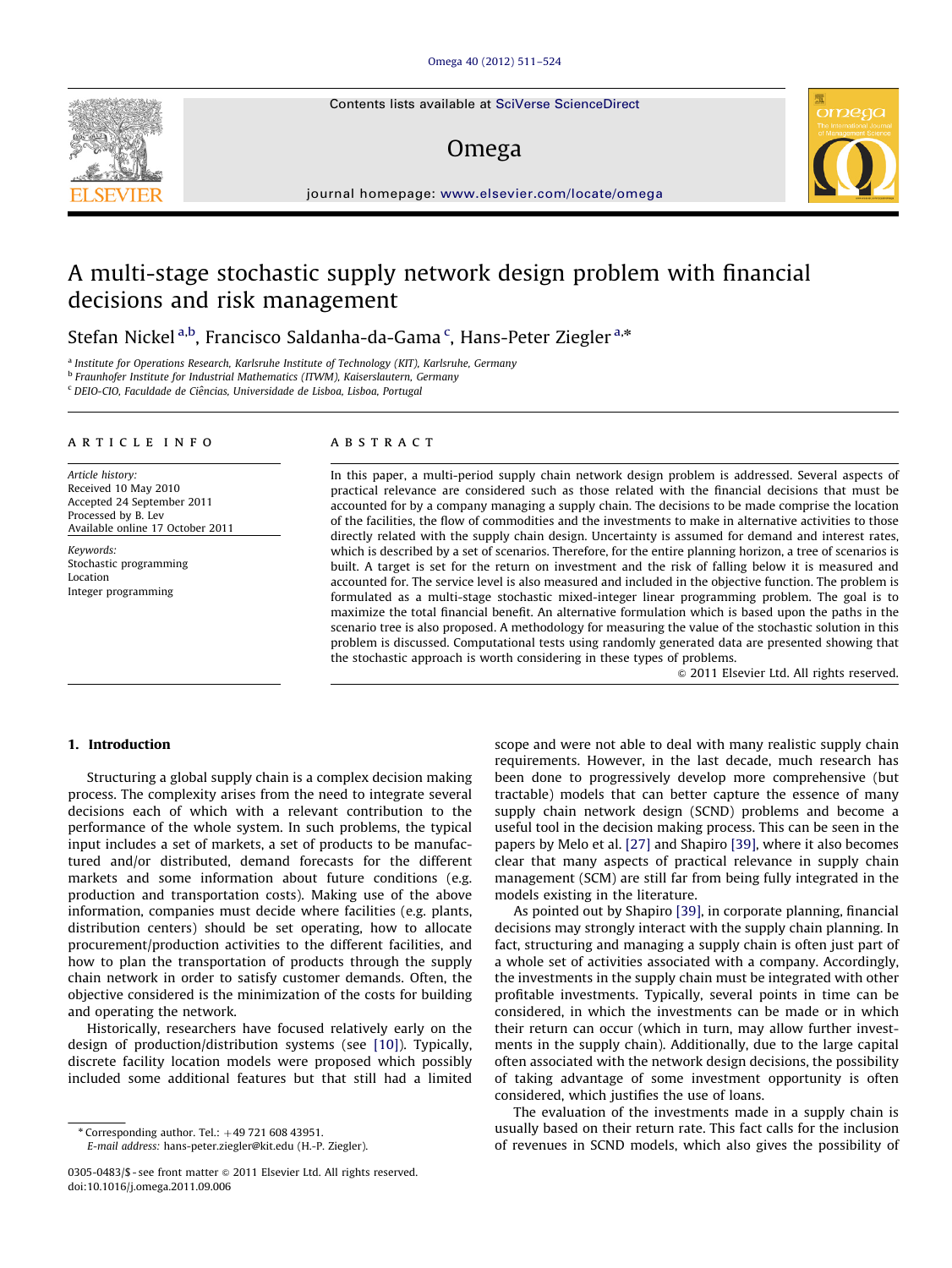setting a target for the return on investment (ROI). The inclusion of the ROI in SCND models has not received attention in the **literature** 

In addition to the financial aspects just mentioned, the multiperiod nature of some decisions has often to be accommodated in SCND models. Usually, a supply chain network has to be in use for some time during which the underlying conditions may change. In some situations, a single-period facility location model may be enough to find a ''robust'' network design. However, in most cases, it is possible and even desirable to allow a change in the decisions in order to better absorb the changes in the parameters and thus to adjust the system accordingly. Location decisions are often among such decisions. In such cases, typically, there is a discrete set of points in time in which changes can be made in the network structure. These points allow a partition of the planning horizon into several time periods and constitute the initial setting for a multi-period network design problem. As pointed out by Melo et al. [\[26\]](#page--1-0) the existence of a periodic budget (e.g. annual, quarterly) for investments in the supply chain is also a situation requiring the use of a multi-period modeling framework.

Another feature that can hardly be avoided in many SCND problems regards the uncertainty associated to the future conditions which may influence the input of the problem, and the need to include this uncertainty in the models supporting the decision making process. Different sources of uncertainty exist that can be included in the models (see [\[40\]](#page--1-0)) such as demand, production or distribution costs, supply of raw materials, etc. The uncertainty existing in these data leads to the need to find robust SCND decisions and/or consider ways for measuring and optimizing the risk associated with those decisions.

A constraint often considered in the literature devoted to SCND problems is that all the demand must be supplied throughout the planning horizon. However, for several reasons such constraint may become meaningless. Firstly, because demand is uncertain. Secondly because due to the existence of other investments in alternative to those that can be made in the supply chain, the company may find it better not to invest in a supply chain the amount needed to assure the complete demand satisfaction. Finally, it may simply be a marketing strategy not to supply all the demand in some time horizon. Taking these arguments into consideration, a more interesting and from a practical point of view more reasonable alternative is to measure the service level (e.g. the proportion of satisfied demand) and to reward it in the objective function.

The contribution of this paper is to provide a new modeling framework for supply network design problems capturing all the above-mentioned features. Accordingly, we consider a multi-period multi-commodity stochastic supply chain network design problem with financial decisions and risk management ( $SCND<sub>MSFR</sub>$ ). A planning horizon is considered, which is divided into several time periods. In each period several decisions must be made namely, (i) the facilities that should be operating and thus the investments to make in the supply chain structure, (ii) other investments to make in addition to the previous ones, (iii) the loans to get and (iv) the flow of commodities through the network. Stochasticity is taken into account for the demand and for the interest rates. A set of scenarios is considered for describing the uncertainty. Revenues are included in the model as well as the ROI. The service level for each customer is evaluated and weighted in the objective function. Finally, a measure of risk is introduced. The objective is to minimize the overall cost which is evaluated considering the investments made, the revenues, and the transportation costs. The problem is formulated as a mixedinteger multi-stage stochastic programming problem, deriving the deterministic equivalent program. A more simplified and from a computational point of view more attractive formulation, which is based on the paths in the scenario tree, is presented afterwards.

The features that we consider in the new modeling framework have been considered in the literature although, to the best of the authors knowledge, their integration was never attempted. Two of such features which are unavoidable in SCND regard the multiperiod, multi-commodity nature of many realistic problems. As it has been noticed by Melo et al. [\[27\]](#page--1-0) such features have been addressed in the literature but mostly in a deterministic setting. Fleischmann et al. [\[9\]](#page--1-0) consider a problem in which the decisions to be made regard location, distribution, capacity, production and investment. The objective is to optimize the net present value. In the problem studied by Hugo and Pistikopoulos [\[20\]](#page--1-0) the decisions involve location, distribution and capacity of the facilities. Two objectives are considered: the net present value (to maximize) and the potential environmental impact (to minimize). Ulstein et al. [\[42\]](#page--1-0) consider the location of a single echelon of facilities. The decisions also involve the flow of commodities through the network and the capacity of the facilities. A profit maximization objective is considered. Canel et al. [\[6\]](#page--1-0) consider a SCND problem and search for the best location for a set of intermediate facilities in a two-layer network as well as for the best way for shipping the commodities through the network. Hinojosa et al. [\[16,17](#page--1-0)] consider two location layers with location decisions to be made for both layers. In the first paper, location and shipment decisions are considered. The second paper considers, in addition, inventory and procurement decisions. Finally, Melo et al. [\[26\]](#page--1-0) consider a generic number of echelons with the possibility of making location decisions in all layers. Production, distribution, procurement, capacity and investment decisions are also considered.

The inclusion of uncertainty issues in SCND problems in general and in facility location models in particular is not new and has been addressed by many authors (see [\[40\]](#page--1-0)). Nevertheless, as pointed out by Melo et al. [\[27\],](#page--1-0) the scope of the models that have been proposed is still rather limited due to the natural complexity of many stochastic optimization problems. In particular, most of the literature considers single-period single-commodity problems. Nevertheless, several papers can be found addressing multi-commodity problems in a single-period context. This is the case with the problems studied by Guillén et al. [\[13\],](#page--1-0) Listes and Dekker [\[24\]](#page--1-0), Sabri and Beamon [\[35\]](#page--1-0) and Santoso et al. [\[36\]](#page--1-0). These authors consider two to multiple echelons. The decisions concern the flow of commodities, capacities, production or procurement and inventory decisions. Stochasticity is assumed for demand, production costs and delivery costs, respectively and the objectives concern the profit, the net revenue, the costs, the demand satisfaction or just the flexibility (regarding the volume or delivery).

The combination of multi-period decisions with a stochastic setting is proposed by Aghezzaf [\[1\]](#page--1-0) although considering only a single commodity. Two facility layers are considered with location decisions being made for just one of them. In addition to the location decisions, distribution, inventory and capacity decisions are also considered. Stochasticity is assumed for the demands. A robust optimization approach is proposed for the problem. The same type of approach was also proposed by Pan and Nagi [\[33\]](#page--1-0) who considered a multiple layer supply chain network. Demand is assumed to be uncertain. Distribution, production and inventory decisions are considered in addition to the decision of where to locate the facilities.

As mentioned above, the possibility of not satisfying all the demand makes sense in many SCND problems. This possibility has been modeled by a few authors. Sabri and Beamon [\[35\]](#page--1-0) consider the service level as one objective function to maximize in a bi-objective optimization problem. Hwang [\[21\]](#page--1-0) considers a single-commodity SCND problem with two facility layers. Location as well as routing decisions are considered. Stochasticity is associated with traveling time (assumed to have a known distribution). A minimum service